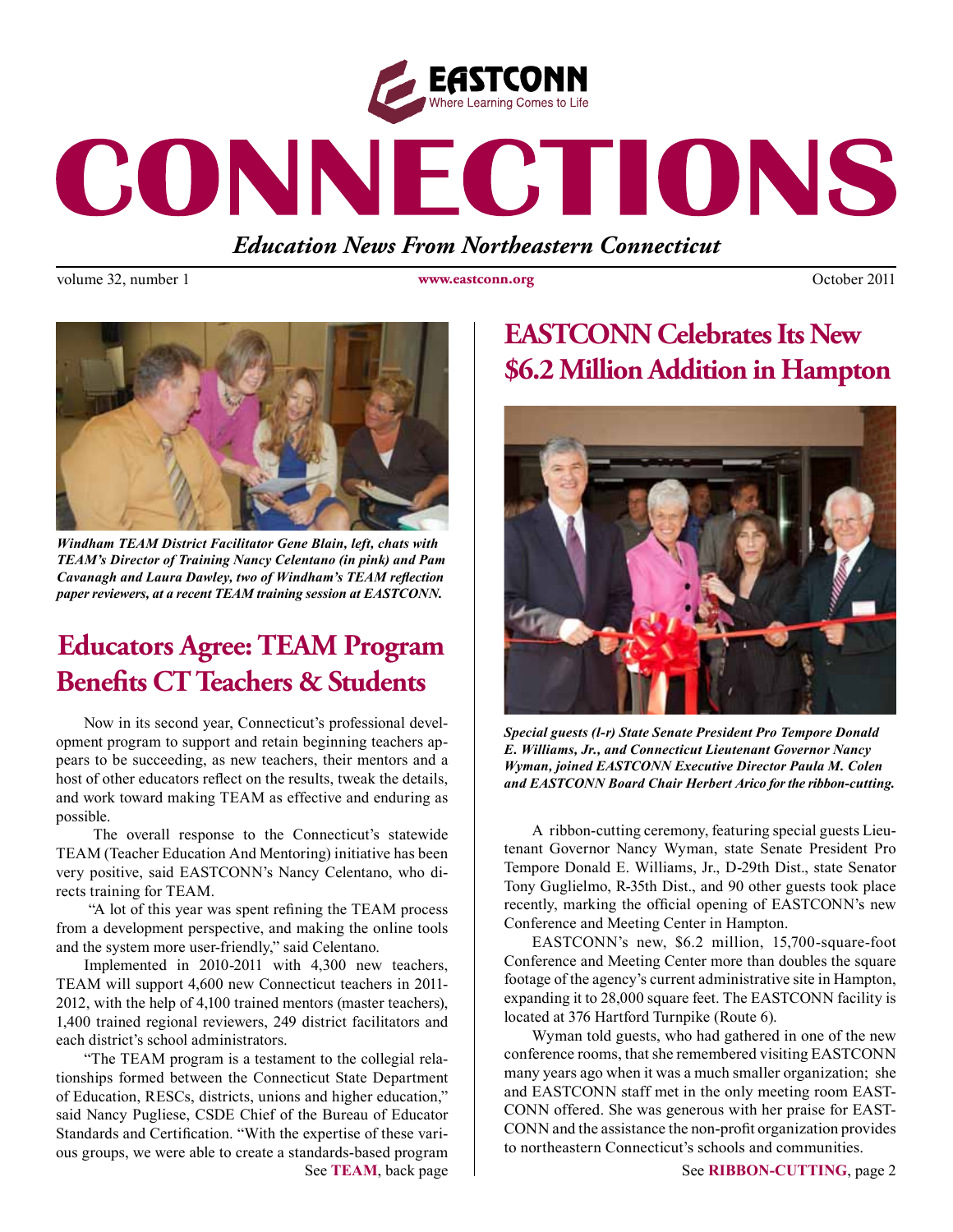#### **View the EASTCONN Calendar at <www.eastconn.org> and Click on "Workshops, Events & Classes"**

#### **RIBBON-CUTTING**, from page 1

Williams said people might wonder why EASTCONN needed to expand its conference and meeting space, then listed the hundreds of meetings and regional workshops that EAST-CONN had hosted at its facilities just last year. He also told the group that EASTCONN had managed 30 statewide conferences and processed thousands of Continuing Education Units (CEUs) for teachers who had benefted from EASTCONN trainings.

"This has been a hub for so much positive activity and progress," Williams said.

EASTCONN's Hampton facility now offers a total of 6,000 square feet of interior event space, providing the region's education and training community with a full-service conference and meeting center. The rest of the facility holds office space, storage and mechanical operations.

Overall, EASTCONN's Hampton site can accommodate up to 300 participants in 10 different rooms, ranging from a 12-person boardroom to a 200-person conference room that can be confgured in a variety of ways. A technology center with laptops can serve up to 25 participants and all rooms are equipped with the latest AV equipment and communication systems. On-site catering is also available. The new addition's "green" design elements include an energy-saving geothermal heating and cooling system; energy-effcient lighting, inside and out; a fresh-air intake system; and the use of recycled materials throughout.

EASTCONN's Conference Office provides comprehensive conference support services, both at EASTCONN facilities and at venues across the state, to both public and private organizations.

Contact EASTCONN's Jennie Lavoie for more information at 860-455-0707 or at jlavoie@eastconn.org.

b b b

# **CTAA's Summer Show,** *Barnum*



*Northeastern Connecticut youngsters had fun participating in the fully staged summer production of Barnum. The cast, shown here, was enrolled in EASTCONN's Capitol Theater Arts Academy (CTAA) summer musical theater program, open to grades 4-12. CTAA is an EASTCONN community arts outreach program.* 

# **EASTCONN Professional Notes**



EASTCONN's Early Childhood Specialist Debra Stipe has been invited to co-present a workshop with Accreditation Facilitation Project colleague Michele Pearson on "The operations manual—more than a handbook: Writing policies and procedures for an operations manual based on NAEYC Standards and Accreditation criteria" at

*Debra Stipe*

the National Association for the Education of Young Children (NAEYC) 2011 Annual Conference, which will take place Nov. 2-5, in Orlando, Florida. Stipe is among 75 educators from around the world who will also attend the highly regarded Istituzione of the North American Reggio Emilia Alliance in Reggio Emilia, Italy, this fall.

#### $66.66.66$

## **Updates on Regional Initiatives**

**Regional Health Insurance Collaborative** — Health consultants have been retained and are collecting and analyzing data from the region's interested districts and municipalities. Contact EASTCONN Executive Director Paula M. Colen at 860-455-1565, or pcolen@eastconn.org.

**Regional Curriculum and Assessment Consortium** — Planning is underway to bring language arts and math teachers together to begin developing units aligned to the Common Core State Standards. Contact EASTCONN Teaching & Learning's Jim Huggins at 860-455-1569, or  $\frac{\text{ihugging}(a)}{\text{hugging}(a)}$ eastconn.org.

**Expanded Cooperative Purchasing** — New contract for janitorial supplies. Continuing to expand opportunities in food service, offce and health supplies, fuel and desktop printers. Contact EASTCONN's Rich Tariff at 860-455-1584, or rtariff@eastconn.org.

**Regional School Calendar** — Conversations regarding the 2012-2013 regional school calendar have begun; a draft of the calendar will be available by December. 2011. Contact EASTCONN Executive Director Paula M. Colen at 860-455- 1565, or pcolen@eastconn.org.

**Regional Student Transportation** — Updated provider data collected from region. Conversation continues with CSDE and RESCs, exploring cost-effective ways to deliver transportation services. Contact EASTCONN's Director of Education Services Tom Cronin at 860-455-1505, or tcronin@ eastconn.org.

#### **EASTCONN** *Connections*

Writer/Editor: Teddie Sleight  $\sim$  tsleigh[t@eastconn.org](mailto:tsleight@eastconn.org) Assistant: Cindy Laurendeau ~ [claurendeau@eastconn.org](mailto:claurendeau@eastconn.org)

**[Communications Department](%20mailto:connections@eastconn.org)** [Dotty Budnick,](mailto:dbudnick@eastconn.org) Director ~ [dbudnick@eastconn.org](http://mailto:dbudnick@eastconn.org)

#### **EASTCONN Administration**

Paula M. Colen, Executive Director

**EASTCONN**, 376 Hartford Turnpike, Hampton, CT 06247, 860-455-0707 FAX: 860-455-0691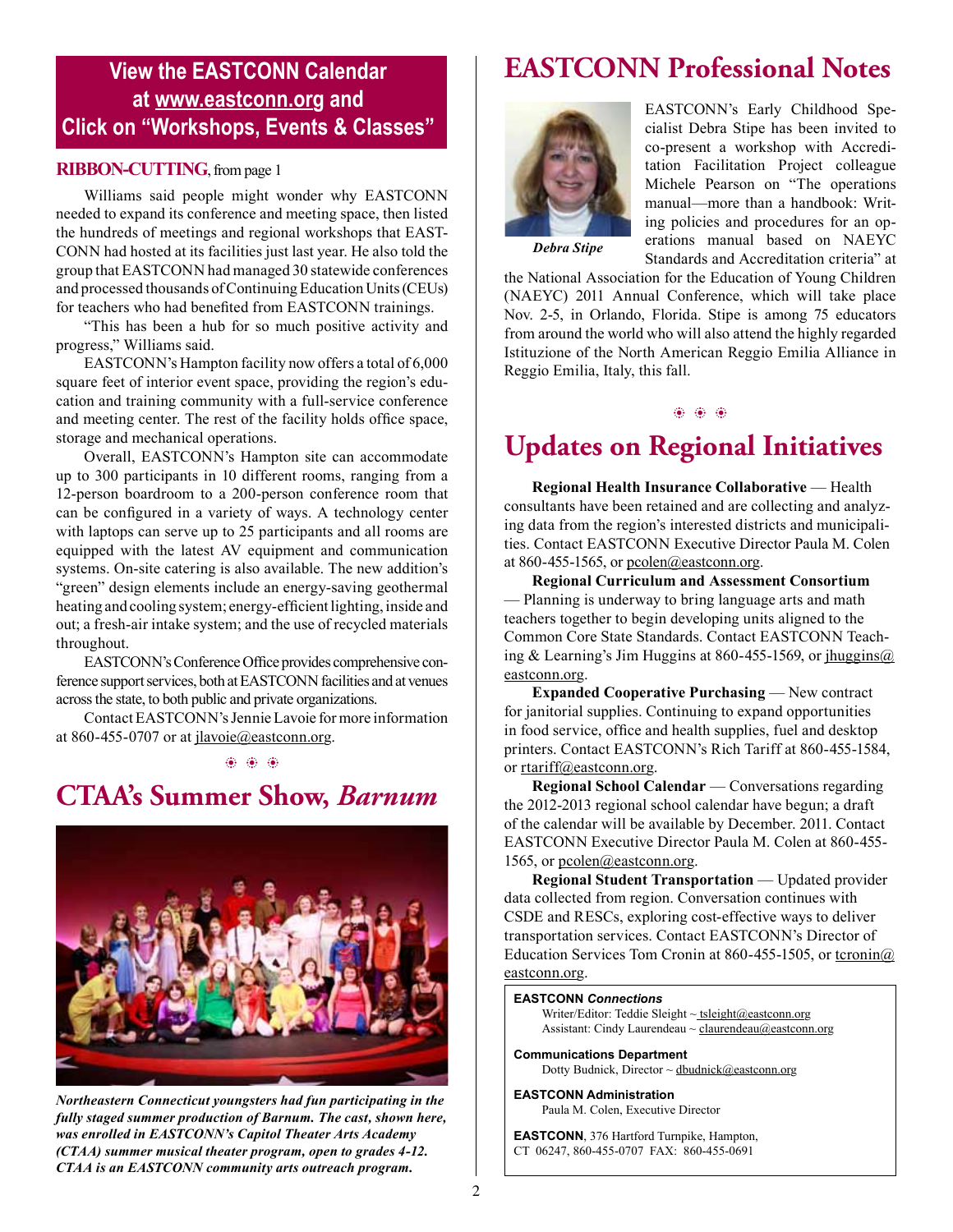## **USDE Awards EASTCONN \$1.5-Million AP Program Grant**

The U. S. Department of Education has awarded EAST-CONN a three-year, \$1.5-million Advanced Placement Incentives Program grant, one of 12 awarded nationwide, to continue a successful statewide initiative aimed at improving low-income and minority students' access to and success in AP courses.

The competitive federal grant, called Project Step2Stem, will provide improved access to rigorous AP science, technology, engineering and math (STEM) course work for Connecticut's under-served students, grades 6-12, particularly young women and students from low-income homes.

"Research shows that students who take challenging classes are more likely to earn a college degree," said U.S. Education Secretary Arne Duncan. "This program will help give more low-income students the opportunity to take advanced courses and prepare them to succeed in college and careers."

Project Step2Stem will supplement the highly successful, EASTCONN-administered, Project Opening Doors initiative, another statewide AP-access program focused on increasing under-served high school students' success in math, science and English; Project Opening Doors has dramatically improved AP test scores among Connecticut's participating high school students since 2007.

*The competitive federal grant, called Project Step2Stem, will provide improved access to rigorous AP science, technology, engineering and math (STEM) course work for Connecticut's underserved students, statewide.*

The new Project Step2Stem program targets students who have traditionally been under-served in 17 of Connecticut's high schools, including Ansonia; Bloomfeld; East Hartford; Hartford; New Britain; Cooperative Arts, Hill Regional Career, Hillhouse and Wilbur Cross in New Haven; New London; Putnam; Stamford and Westhill; Crosby, Kennedy and Wilby in Waterbury; and Windham. The federal initiative will provide specially designed education services for Bloomfeld, Waterbury's Crosby High School and Windham High School.

Connecticut towns with middle schools that will also participate in the Step2Stem program include Bloomfeld, East Hartford, New London, Stamford (3 schools), and Windham.

The project will provide professional development, course development, books and supplies, and facilitate student participation in online AP courses.

Look for more stories on the new Step2Stem grant program, in addition to stories about EASTCONN's Project Opening Doors, in future *Connections* editions.

View the *Connections* archives for stories about Project Opening Doors (page 1 in issues from October 2010 and October 2009) by visiting www.eastconn.org and clicking on Publications in the Main Menu.

For more information about the new federal AP grant, contact EASTCONN's Step2Stem Project Coordinator Adele Swart at 860-455-1560, or at aswart@eastconn.org.

## **\$370,000 CSDE Grant To Support Children's Executive Function Skills**

EASTCONN has received a 2-year, \$370,000 grant from the Connecticut State Department of Education to implement teaching strategies that support executive function skills in preschoolers and kindergarten children.

The brain's executive function involves inhibitory control, attention to task, working memory and cognitive fexibility.

 "Research has demonstrated the critical importance that executive function skills have on school success, including increased student achievement," said EASTCONN's Director of Early Childhood Initiatives Elizabeth Aschenbrenner.

"We are extremely excited to use this opportunity to increase teacher skills in supporting young children's development and to demonstrate the signifcance of executive function."

Aschenbrenner said the initiative will involve children in the EASTCONN region. The grant project will be evaluated by the University of Connecticut's Center for Applied Research and Human Development.

For more information, contact Elizabeth Aschenbrenner at 860-455-1518, or easchenbrenner@eastconn.org.

b b b

## **9/11 Survivor Shares Story with EASTCONN Students**



To mark the 10th anniversary of the 9/11 attacks, Francesco Ambruoso shared his narrow escape from New York City's World Trade Center with a group of riveted high school students from EASTCONN's Northeast Regional Program (NRP) and Educational and Vocational Center (EVC).

*Francesco Ambruoso*

NRP and EVC high school students had been studying world events

that led to the September 11th attacks in New York City and Washington, D.C. Ambruoso is a friend of an NRP staffer.

On Sept. 11, 2001, Ambruoso was a 22-year-old graduate of Eastern Connecticut State University enjoying his second day of training at Morgan Stanley's 61st-floor offices in the World Trade Center's South Tower.

He described his disbelief when he and 300 fellow trainees realized the North Tower next door had been hit by a plane. They decided to exit the building and were calmly making their way down emergency stairwells when their building was also hit by a plane, 20 stories above. The impact made a dull boom as the building "shook like an earthquake had hit it."

"The lights went out, dust fell, the emergency lights went on and we knew...it wasn't an accident. It was controlled chaos after that. We knew, just go, go, get down, get out…"

Ambruoso escaped physical harm, but said his ordeal is not over. "It's hard, thinking I got a chance to get out while other people didn't."

"Thank you," he told students after fnishing his story and answering questions. "I haven't shared my story for 10 years."